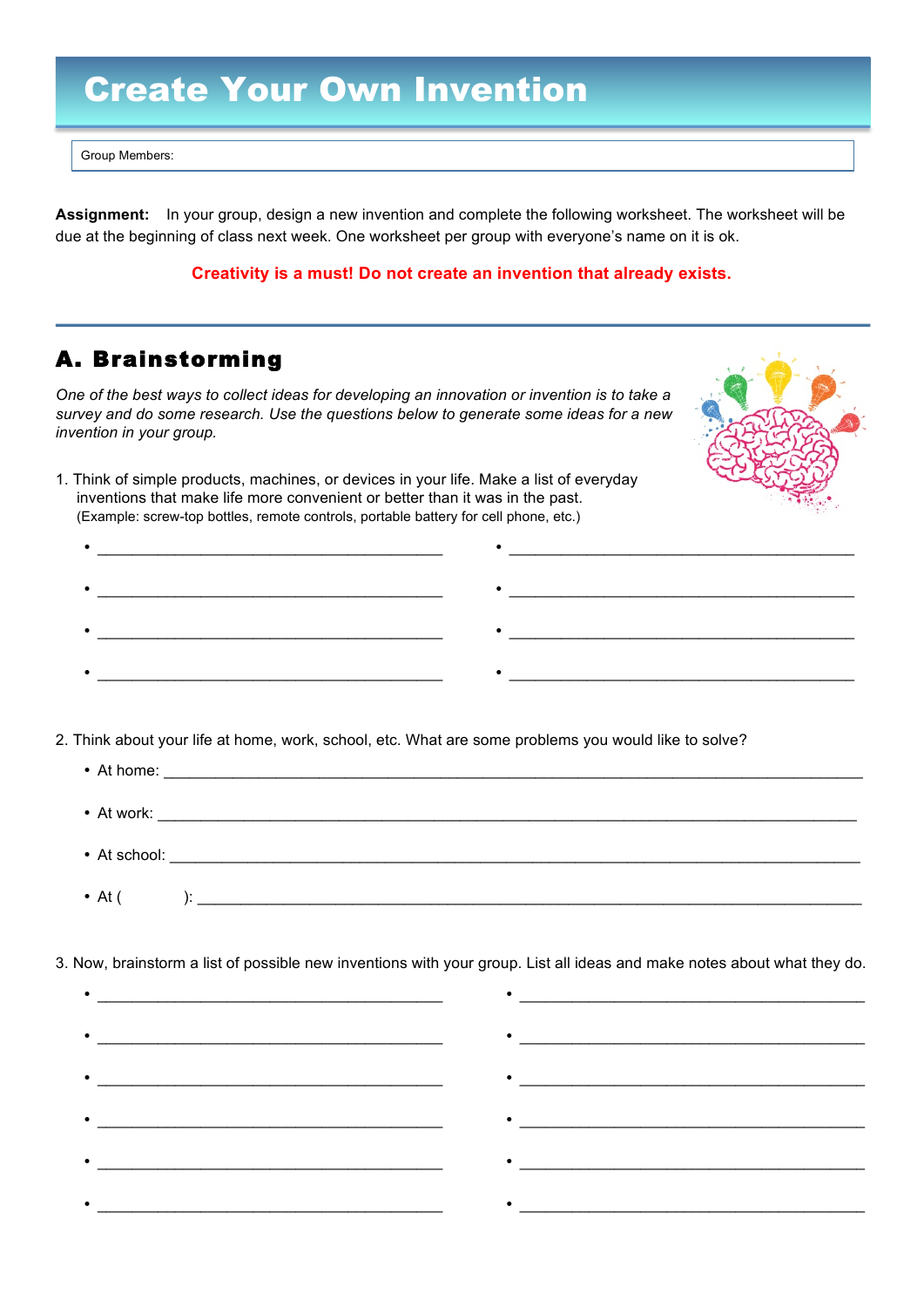## B. Developing your Invention

*As a group, choose one of the inventions from the list above. Draw a picture of your invention!*

1. What did you decide to invent? What would name your invention? (Our invention is a….We call it a….)

- 2. What does your invention do? What is the problem you hope to solve with your invention? (Ex: We hope to solve the problem of/with…)
- 3. How does your invention make life better or more convenient?
- 4. Who would use this product? (Ex: Children, KG Students, Teachers, Grandmothers, etc.)
- 5. What descriptive words would you use to describe this product? Write 3 below. (Ex: exciting, new, wonderful, cutting-edge, etc.)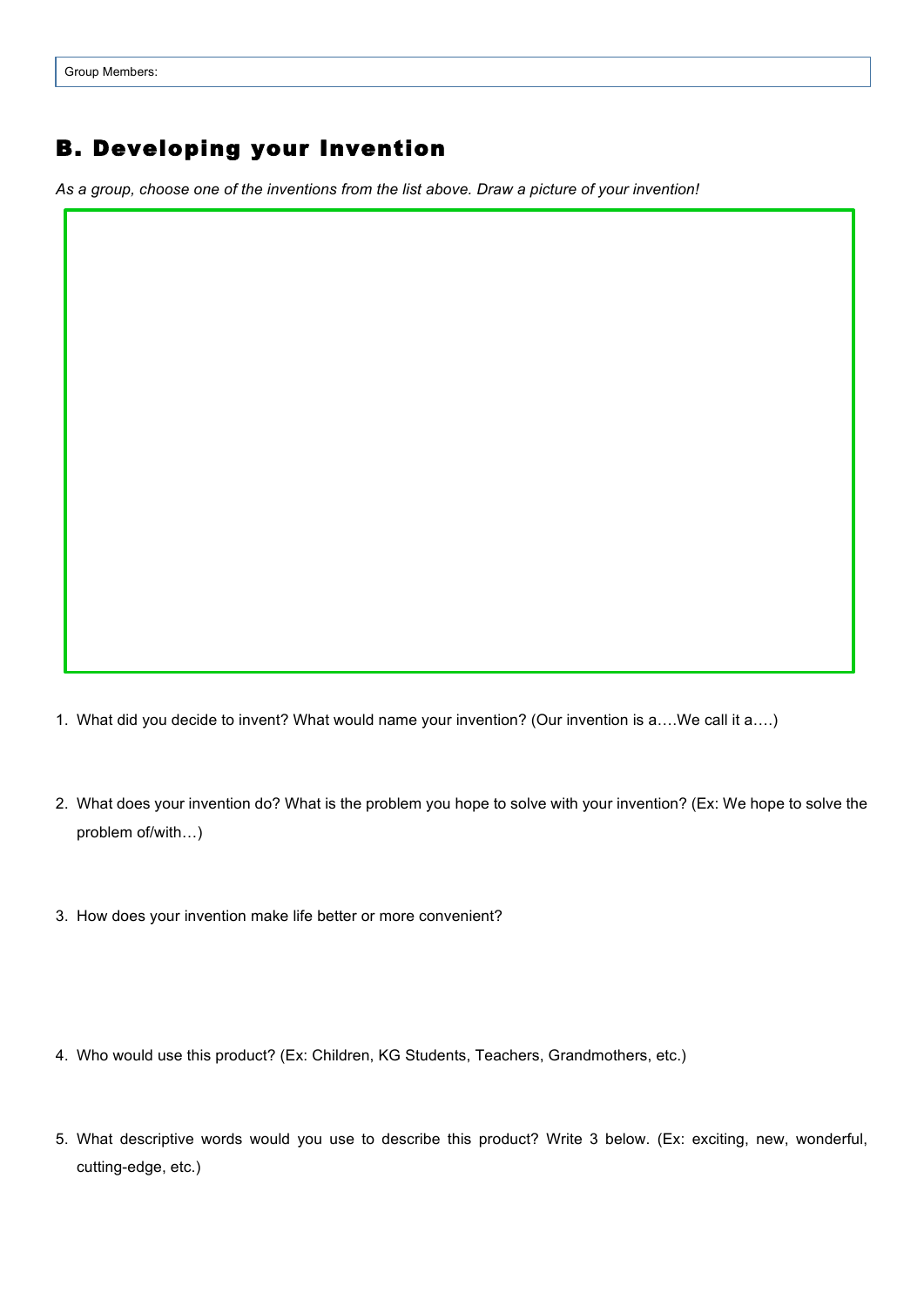# Make an Invention Commercial

Group Members:

**Assignment:** Make a one-minute commercial (CM) for your invention and present it to the class. The commercial must be a video or live action commercial. You can either perform it live in class or make a video and play it for the class.

#### **Sample TOEIC Part 4 radio commercial:**

Hey guys. Are you having trouble sleeping at night? I was too, until I discovered Snoozers. I'd tried everything -- pills, tea, counting sheep -- but nothing was working for me. Then a friend introduced me to Snoozers, an amazing, fast-acting medication that worked the first time I tried it, and has kept on working to give me the rest I deserve. Snoozers is an all-natural, herbal remedy that interacts naturally with your body, leaving you relaxed and ready to lay down and sleep. Just one teaspoonful, mixed with warm water, is all you need to ensure a good night's rest. Just \$9.99 a bottle or you can try it today for free! For a limited time, you can get a free sample by calling 1-888-666-5454. That's 1-888-666-5454. Take it from me, Pat O'Donnell, Snoozers works! Don't spend another night thrashing and turning. Call 1-888-666-5454 for your free Snoozers sample now!

### Planning the Commercial

**Step 1:** Decide on whether you will make a video or live commercial. Will you record it or perform it live?

**Note: Please make sure that your video formatting will work before class starts. Problems with technology are no excuse for not completing the assignment in class.**



**Step 2:** Write a script for your commercial using advertising language.

- 1. What is it?
- 2. What can it do?
- 3. How does it make like easier and more convenient?
- 4. Where can you buy it? Who should by it?
- 5. How much does it cost?
- 6. Use words that make people want to buy it:
	- 1 compound noun top-quality, economy-size, chocolate-flavored, feather-light, longer-lasting….
	- 1 superlative It's the best, the fastest, the cheapest....
	- 1 adjective new, modern, clean....

*Script:*